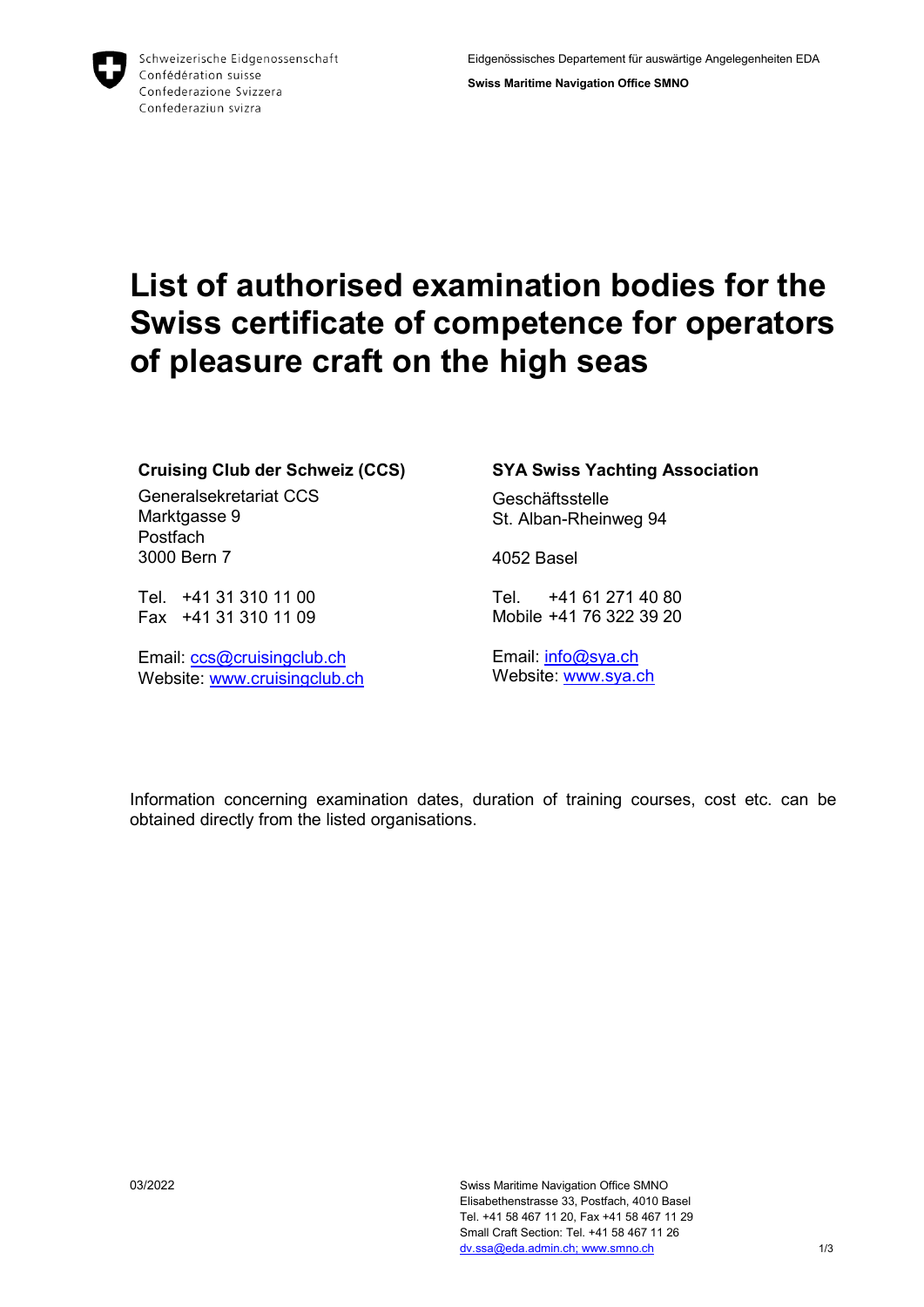**Swiss Maritime Navigation Office SMNO**

# **List of foreign certificates of competence for operators of pleasure craft on the high seas as recognised by the SMNO**

Every skipper of a yacht entered in the registry of Swiss seagoing yachts must hold a valid **certificate of competence,** either issued for and on behalf of the SMNO by one of the recognised examination bodies for the Swiss certificate of competence for operators of pleasure craft on the high seas (see page 1) or a foreign certificate of competence as recognised by the SMNO (ref. Art. 19 of the Swiss Yacht Regulations; SR 747.321.7)

Note: For the **registration of a yacht** in the registry of Swiss seagoing yachts with the SMNO no certificate of competence is required, ref. also the *general provisions for Swiss seagoing yachts.*

*The SMNO recognises the following foreign certificates of competence for skippers as sufficient, without any restrictions, to operate a Swiss seagoing yacht in accordance with Art. 19 of the Swiss Yacht Regulations:*

| A-Austria:         | Befähigungsausweis für weltweite Fahrt               |
|--------------------|------------------------------------------------------|
| F-France:          | Permis plaisance (extension Hauturière)              |
| G-Germany:         | Sporthochseeschifferschein (SHS)                     |
| I-Italy:           | Patente Nautica Categorie A e B (senza alcun limite) |
| UK-United Kingdom: | RYA/MCA Yachtmaster Ocean                            |

Furthermore, all valid certificates of competence issued in accordance with the provisions of the International Convention on the Standards of Training, Certification and Watchkeeping for Seafarers<sup>1</sup> issued to nautical personnel (= Deck Officers & Masters) are also recognised by the SMNO.

**Other foreign certificates may be recognised by the SMNO upon request after individual examination.** Applicants must provide evidence that the requirements for obtaining the certificate fully correspond to those for the Swiss certificate of competence for operators of pleasure craft on the high seas.

An international **Certificate of Competence for Operators of Pleasure Craft in Coastal Waters**  (Coastal ICC) **does not permit you to operate a Swiss registered yacht on the high seas.**

However, **a Swiss registered yacht may be operated by holders of a Coastal ICC in coastal water areas, where it is recognised for this purpose by the local authorities.** This applies also for all other foreign certificates of competence for coastal navigation, e.g.:

- A: Befähigungsausweise für Küstenfahrt und für küstennahe Fahrt
- F: Permis plaisance (extension cotière)
- G: Sportküstenschifferschein (SKS) und Sportseeschifferschein (SSS)
- I: Patente Nautica Categorie A e B (dodici miglia)
- UK: RYA/MCA Yachtmaster, Coastal und Offshore

<sup>-</sup><sup>1</sup> STCW Convention [SR 0.747.341.2]